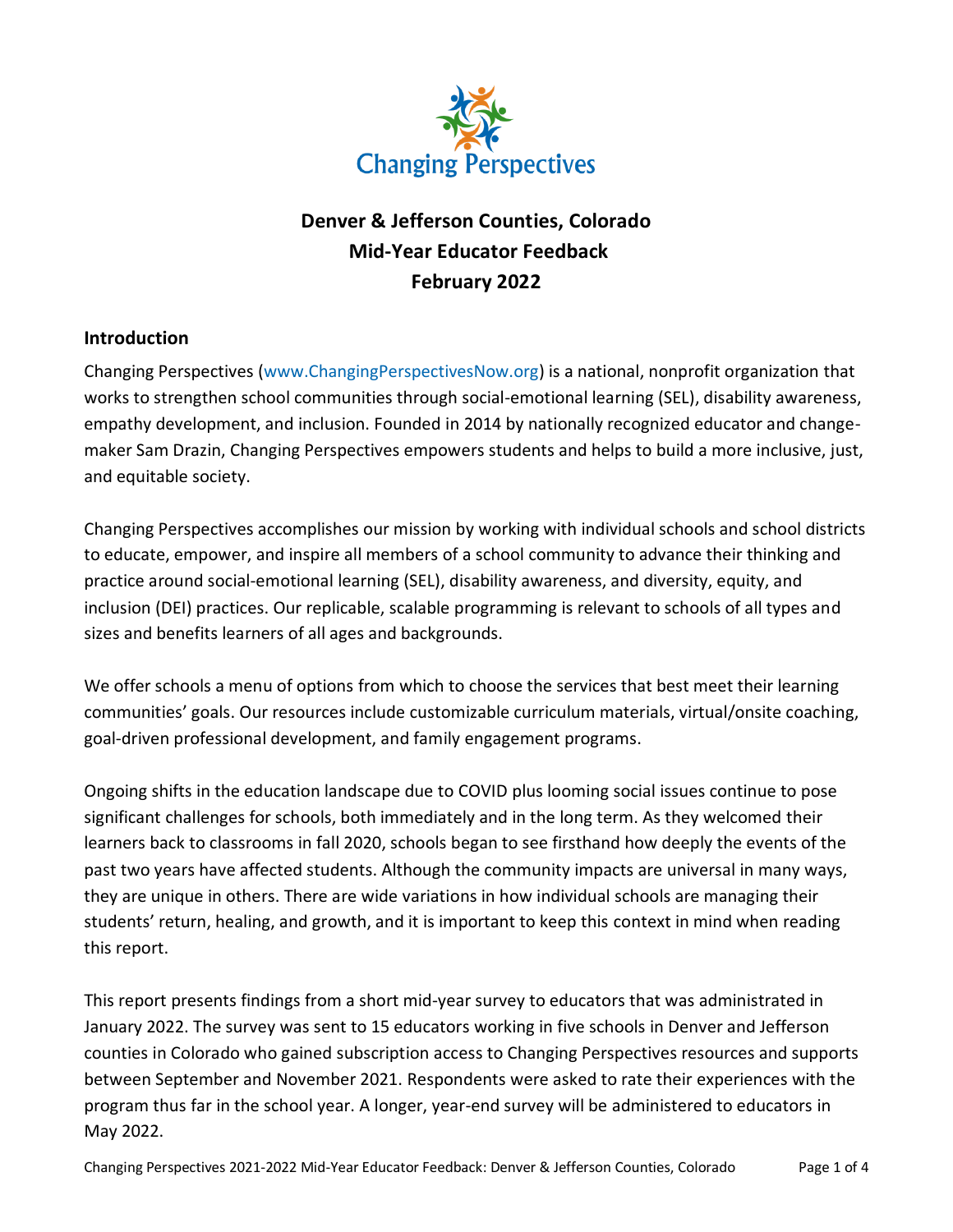Given Changing Perspectives's highly customizable approach to program design and classroom implementation, each educator's instructional choices and style shapes and influences student experiences and feedback about the program.

### **Sample Size**

Between September 2021 and November 2021, Changing Perspectives was actively partnering with five schools in Colorado, listed in Table 1. Based on 2021-2022 school enrollment data, these schools are collectively serving 1,452 learners in preK through grade 12 during the current academic year. Since this data collection, our school partnerships have continued to grow; thus, our year-end data collection may include data from additional schools.

| <b>School</b>                                | <b>Grades Served</b> | County    |
|----------------------------------------------|----------------------|-----------|
| <b>Cowell Elementary School</b>              | <b>PK-5</b>          | Denver    |
| <b>Goldrick Elementary School</b>            | <b>PK-5</b>          | Denver    |
| <b>Green Gables Elementary School</b>        | K-5                  | Jefferson |
| Montclair School of Academics and Enrichment | <b>PK-5</b>          | Denver    |
| <b>Oakland Elementary School</b>             | <b>PK-5</b>          | Denver    |

*Table 1. Colorado Partner Schools, September to November 2021*

For this mid-year survey, data was collected from nine educators, representing all five Colorado partner schools active during the evaluation period. In our analysis, we noted that some educators declined to complete the survey because they did not feel that they had used enough Changing Perspectives materials to provide useful feedback yet.

# **Findings**

Overall, educators responding to the survey were enthusiastic about the positive impacts that Changing Perspectives has had on their students, classrooms, and own professional skills development. The survey asked them to reflect on three aspects of the program:

- 1. The value of Changing Perspectives in helping to mitigate the unprecedented challenges students are experiencing this academic year.
- 2. Their own professional practice as an educator in supporting their students' general socialemotional well-being.
- 3. Students' engagement with program activities.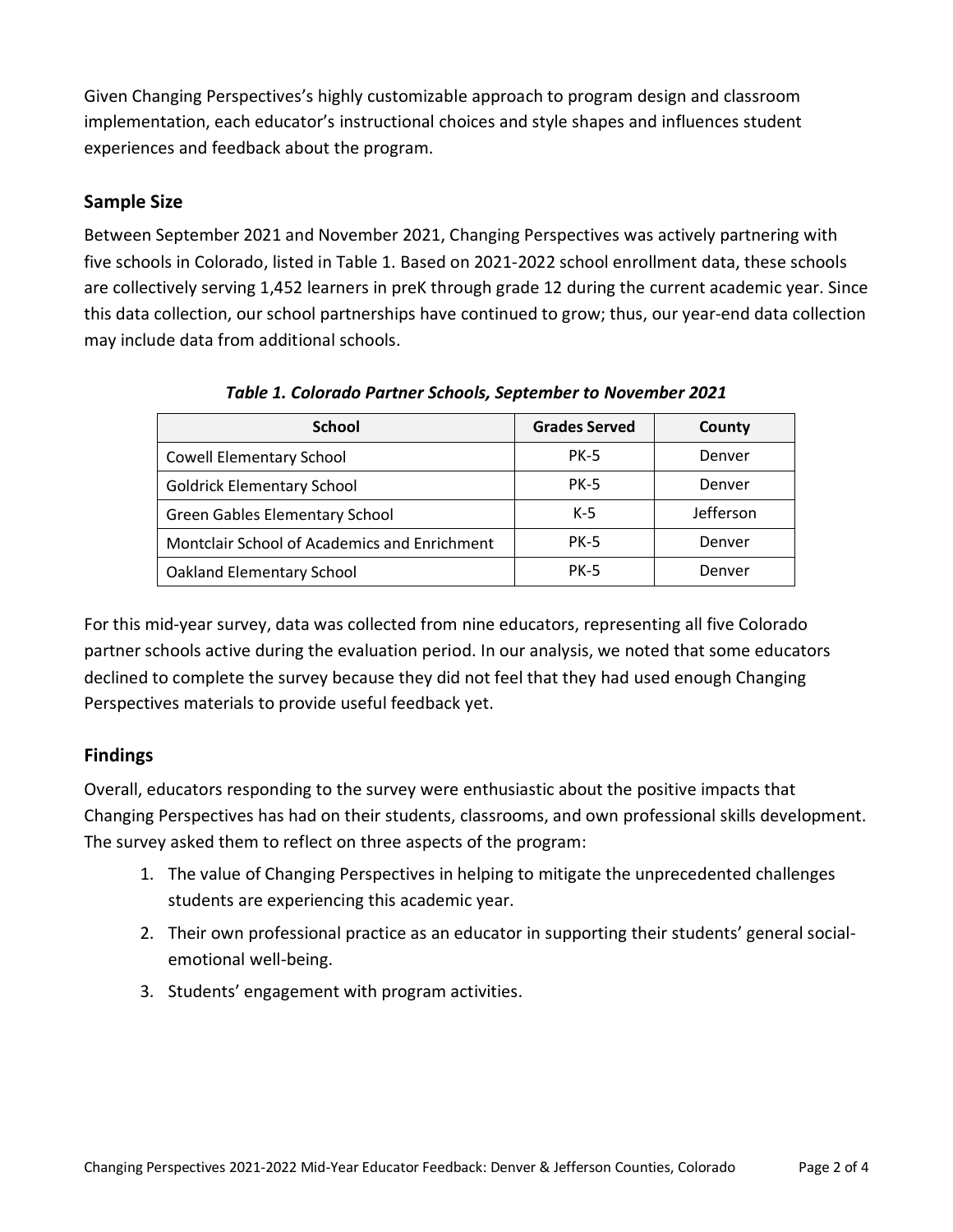**Survey Question 1:** *The last 18 months have been unprecedented in many ways. Many schools are seeing higher than normal social-emotional needs of students. Based on your current use of Changing Perspectives, rate the helpfulness of Changing Perspectives resources in supporting the social and/or emotional needs of your students.*

| <b>Survey</b> | Not            | Slightly       | <b>Moderately</b> | Verv           | <b>Extremely</b> |
|---------------|----------------|----------------|-------------------|----------------|------------------|
| <b>Sample</b> | <b>Helpful</b> | <b>Helpful</b> | <b>Helpful</b>    | <b>Helpful</b> | <b>Helpful</b>   |
| N=8           |                | $12\%$ (1)     | $38\%$ (3)        | 25% (2)        | 25% (2)          |

*Table 2. Helpfulness in Supporting Students' Social-Emotional Needs*

# *88% of respondents reported that Changing Perspectives programming has been helpful in supporting students' social-emotional needs.*

Respondents also shared:

- "The lessons allow students to understand things better and apply them to their school days."
- "Having multiple resources (books, videos, etc) has helped teachers and students connect to the content in meaningful ways."
- "Having more resources and support to teach disability awareness has been extremely beneficial for our teachers and students."

**Survey Question 2:** *Has Changing Perspectives improved your knowledge, skills, and interventions to better support your students?*

#### *Table 3. Improved Professional Practice*

| <b>Survey Sample</b> | No         | Yes     |  |
|----------------------|------------|---------|--|
| N=12                 | $37\%$ (3) | 63% (5) |  |

# *63% of educators reported that Changing Perspectives has helped improve their knowledge, skills, and interventions to better support students' well-being.*

Educators also wrote:

- "It is helpful that the materials have already been found so you can focus on the competencies and not the searching."
- "Changing Perspectives has allowed me to support our student's social emotional needs in ways that I could not have before."
- "Having more resources and support to teach has been extremely beneficial for our teachers and students."